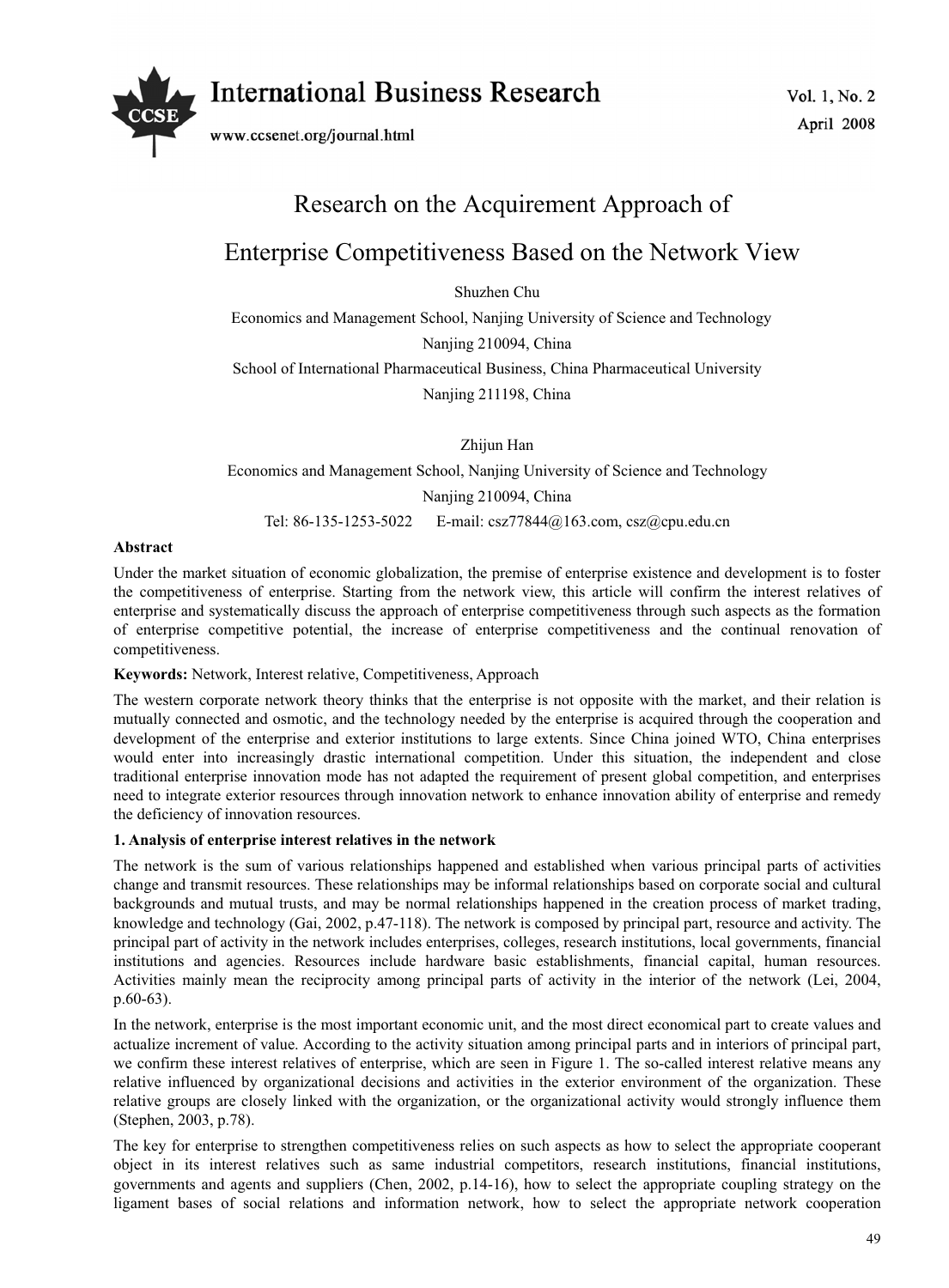innovation mode based on effectively utilizing interior and exterior innovation resources.

## **2. Formation of enterprise competitive potential**

The competitive potential of enterprise is the base of enterprise competitiveness, and only the enterprise with certain potentials can form enterprise competitiveness and actualize competitive predominance through available approaches. The acquirement of enterprise competitive potential is realized through three processes including industrial cluster, embeddedness, and netting, which are seen in Figure 2.

## *2.1 Industrial cluster makes enterprise obtain the predominance of space competition.*

The industrial cluster is the aggregation composed by a group of relative enterprises in a same geographical region (Chenery, 1996, p.95). The industrial cluster can strengthen the function assembling space of the region, and create conditions to actualize regional scale economy and implement large scale customized production. The industrial cluster can improve exterior scale economy and exterior scope economy of single enterprise, and reduce its production costs and form price predominance. The industrial cluster also can establish mutually trusting economic network under same industrial background, can promote that transnational groups spread and diffuse knowledge and technology to local medium and small enterprises, and accordingly bring the space competitive predominance for the enterprises in the region to actualize the innovation of products.

## *2.2 Embeddedness makes enterprise actualize localization.*

The character of embeddedness roots in economic sociology, which means that economic activities are deeply embedded in the social relation. Those enterprises in the cluster not only possess the geographical predominance, but they have strong local relations which are presented not only in economy, but also in many aspects such as politics, society, and culture. Mutual social cultural environment will produce trust and understanding, and mutual cooperation, mutual trust and satisfaction will become the most valuable resources in the region. Embeddedness is the important process in the development of network. Eenterprises from outside, especially those transnational enterprises take the relation localization as their core, take the product localization as their support, depend the market localization to win regional customers, utilize employee and research localization to foster local human resource (Zhou, 2003, p.34-35), and this series of embeddedness processes make enterprises from outside and local enterprises form fixed industrial chain and continually implement the adjustment of industrial structure, contribute for the development of local industry, and accordingly drive the increase of enterprise competitiveness in the region.

#### *2.3 The development of network improves the total enhancement of regional competitiveness.*

The network relation is divided into normal relation and informal relation. The normal relation presents the relation formed through various formal contracts among various activity principle parts. The informal network relation presents the relative stable relation formed in non-contractual and long-term communicational process. The government specially supports the enterprise which has development future for the local region. The financial institution notices and participates in the research works of new product through offering loans with low interests to local enterprises. Academies and scientific research institutions offer persons with ability and intelligent supports. Suppliers and agents compel enterprises in the region expedite technical update, improve management methods and enhance the production level of enterprises through putting forward technical requirements and product performance indexes to regional enterprises. All these measures make enterprises in the center status of network benefit more.

#### **3. Strengthening of enterprise competitiveness**

The increase of competitive strength of certain industry in the region happens in the flexible associations among every enterprise with other interest relatives, and enterprises can realize the increase of competitive strength through fully utilizing rich resources in the network.

#### *3.1 Competing with competitors and actualizing the heterogeneity of enterprise*

Because information among enterprises in the network are symmetrical, so trades among enterprises possess durative, which decides that the competitions among enterprises are infinite repeated games, and enterprises generally dare not breach contracts, so good cooperation can be implemented favorably (Liu, 2006, p.73-78).

Cooperation is the good premise to implement competition. Enterprises should take competition as the impetus of continual improvement and innovation, and to avoid being annexed or eliminated, they must continually enhance the level of production technology, improve the management mode, reduce various production fees, and advance their own competitive ability. As viewed from a short term, the competitiveness of enterprise comes from the price and performance of present product. As viewed from a long term, the competitiveness of enterprise comes from lower costs comparing with competitors and the ability to rapidly foster product, i.e. the core ability, which requires enterprises in the network to gradually form their own core ability and actualize the heterogeneity in the long-term cooperation and competition.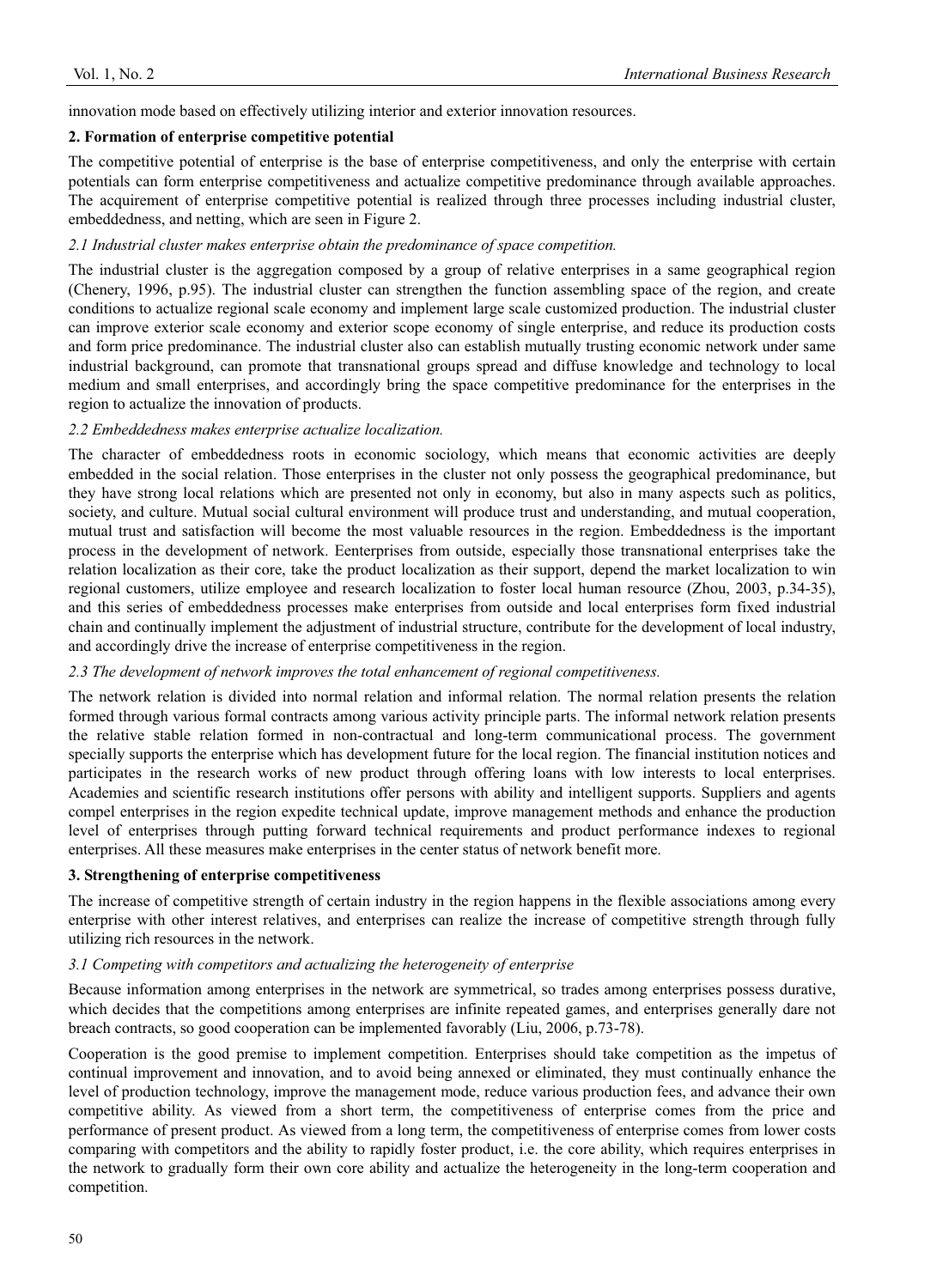#### *3.2 Depending on the support and service of the government, enhancing the innovation ability of enterprise*

The principal parts of interest in the network all enjoy rights brought by the network when they perform their own obligations. When enterprises bring revenues for regional government, the government also actively influences the innovation of enterprises. Though the government in the region can not directly create new knowledge, technology and product, it can offer a good environment for the transmission of interior knowledge and information in the network, offer a sort of mechanism to promote affiliations of enterprises in the network with other principal parts of activity, enhance the cooperant efficiency among enterprises, compensate the deficiency of market forces, and drive the development of enterprises. For example, the government can inspirit the development and innovation of science and technology, ensure the favorable currency of technical innovative factors through the establishment of leading policies. Those main enterprises in the network can fully utilize various policies and measures implemented by the government, which aims to improve the development of enterprise and enhance the ability of innovation.

#### *3.3 Utilizing capital market and forming the financial support to enterprise*

Financial institutions in the network generally include local state-owned banks, regional merchant banks, various funs, institutions of loan capital, risk investment institutions. At present, the capitals needed by enterprises to implement innovation are more and more, and the capital deficiency is the main bottlenecks to limit enterprises (especially those medium and small enterprises) to develop new products. Under this situation, enterprises in the network can establish the cooperation with the capital market to compensate their own capital deficiency, and they can get loan from financial institutions, and they can also implement financing by bonds, stocks or issuing international stocks and bonds in the international capital market, and theses diversifications of financing approach will offer enough capital supports for enterprises.

#### *3.4 Strengthening the cooperation with scientific research academies and acquiring technical resources*

The cooperation of enterprise with scientific research institutions can better acquire valuable knowledge, information and technology, and enhance the learning ability and the innovation ability. This sort of cooperation is the typical cooperation of production, learning and research, and the process of cooperation is the process of knowledge transformation (He, 2006, p.63-68). To high technical industry, this cooperation has strong complementarity, especially under the situation that many enterprises only possess low technical innovation ability, and the cooperation with scientific research academies is the important approach to acquire technical resource. This sort of cooperation can be implemented not only by the commercial channels such as technical consultation, technical franchise, and derived enterprises which can transfer college techniques, but also by non-commercial channels. For example, the scientific research academies offer scientists and engineers with high quality for the enterprise, and the scientific research academies implement inventions through scientific theses and patents, and both parties' personnel exchanges and communication without day.

#### *3.5 Establishing good relations with suppliers and customers, reducing costs and fostering customer group*

The relations of enterprise with suppliers, customers is mainly embodied in the relation of upper and lower parts on the industrial chain, because for any enterprise, enterprise is not only the supplier, but also the customers, and the relation between supplier or customers is generally embodied in the trading relation, that is to say, enterprise exchanges raw materials or components with suppliers, and trades products and services with customers. In the network, the relation between supplier and customer comes from the support of three spaces including economic space, social space, and geographical space. In the process to promote enterprise innovation and development and regional economic development, these three spaces exert functions at the same time, and the supplier and the customer not only can trade through market rule in the market, but also establish long-term cooperation after many times trades (Gai, 2002, p.47-118). The enterprise and supplier can utilize geographical predominance, fully exert the functions of timely production technique and transportation system, reduce production costs each other. Except for reducing costs of raw materials and components, suppliers can actively participate in the total process from product design to product making, and enterprises can enhance suppliers' enthusiasm to implement product innovation and technical innovation through adding orders. In the day of buyer's market, competition is not only the competition of price, but the competition of quality and diversity. Therefore, enterprises should increase the communication with customers, know and fulfill customers' real demands, and foster customers' loyalty to enterprises.

#### **4. Continual renovation of enterprise competitiveness**

The innovation of enterprise should take employees' knowledge absorption, intercommunion and sharing as the base. The organizational learning is the necessary condition for the innovation of enterprise, and the result of enterprise innovation is embodied in the recombination of original knowledge and the appearance of new knowledge, i.e. the increase and accumulation of enterprise knowledge. The entrepreneur's innovative spirit is the essential impetus to organize leaning and knowledge accumulation for the enterprise, and the essential aim of learning and absorption, intercommunion and sharing of enterprise knowledge is to support the enterprise innovation based on entrepreneur's